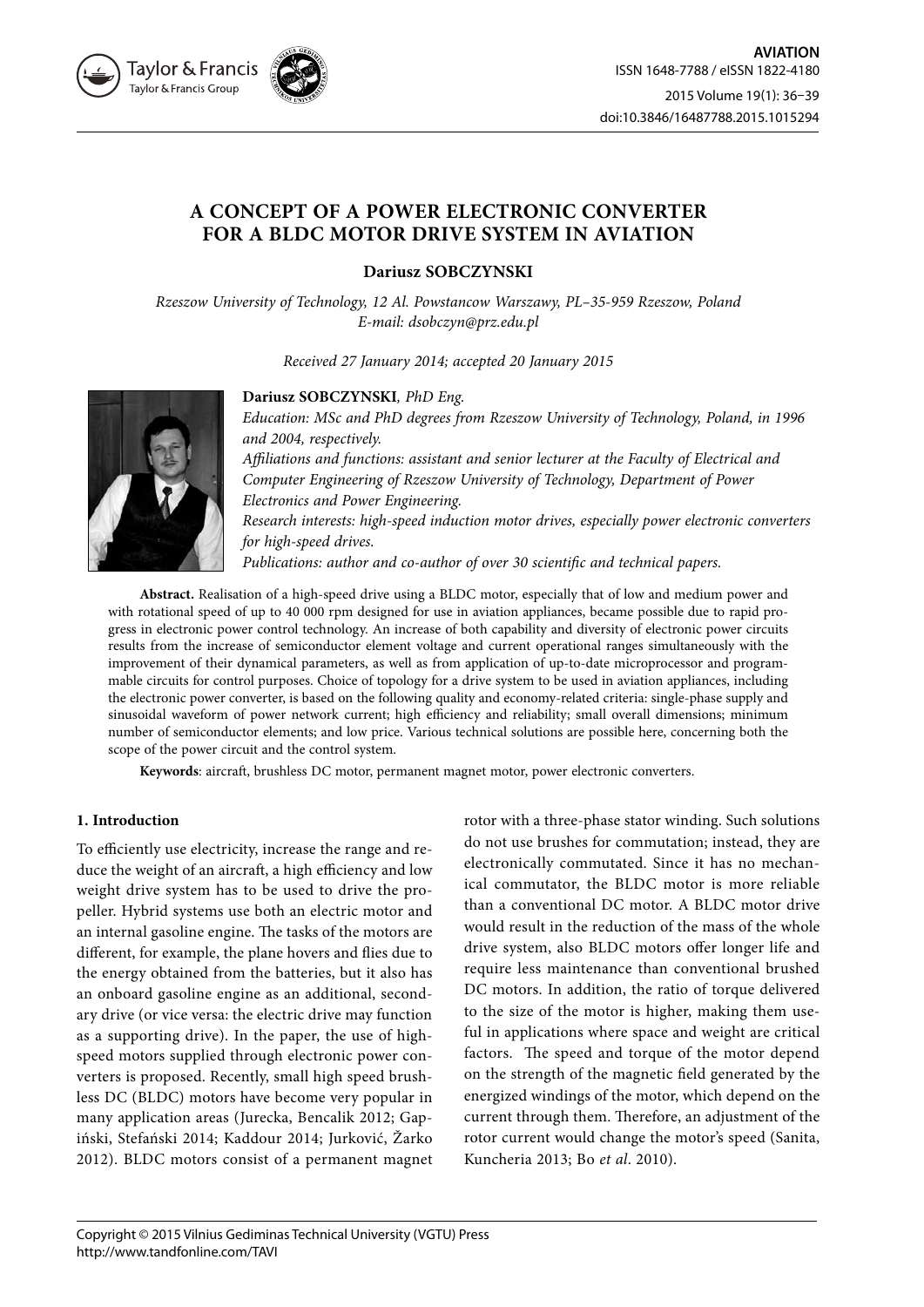#### **2. Converter design for a BLDC motor**

The choice of topology for a drive system including an electronic power converter is based on quality and economy related criteria (Rajashekara, Akin 2013). A BLDC motor is driven by voltage strokes coupled with a given rotor position. These voltage strokes must be applied properly to the active phases of the three-phase winding system so that the angle between the stator flux and the rotor flux is kept close to 90° to obtain maximum generated torque. By simply varying the voltage across the motor, one can control the speed of the motor. When using PWM outputs to control the six switches of the three-phase bridge, it is easy to achieve the variation of the motor voltage by changing the duty cycle of the PWM signal (Binkowski *et al*. 2011).

The drive system consists of a three-phase inverter, a BLDC permanent magnet motor, and a DC power supply (Binkowski 2011).

The whole control system shown in Figure 1 has been implemented in an FPGA Cyclon II. The applied system has 8256 logic elements. For the program support of the FPGA software package, Quartus was used. Figure 2 shows a block diagram of the current and voltage control system realized in Quartus.

When a motor works in the catwalk state its speed is controlled, and, in the case of short-term power blackouts, the drive's control and adjustment remain active.

There are two ways to control the phase-currents of a BLDC: firstly, through the measurement of the phase currents, which are compared and forced to follow a quasi-square template; secondly, through the measurement of the DC link current, which is used to get the magnitude of the phase-currents. In the first case, the control is complicated, because three quasi-square current templates shifted 120 for the three phases have to be generated. The measured currents are sensed through

current sensors and converted to voltage signals. These signals are then rectified, and a DC component with a value of the ceiling of the currents is obtained, as shown in Figure 1. This DC signal is compared with a desired reference, and from this comparison an error signal is obtained. This error is then passed through a PI control to generate the PWM for all the six transistors of the inverter, which are sequentially activated by the shaft position sensor. The control strategy also allows regenerative breaking. When the brake signal is applied, the stator field is reversed by 180 electric degrees (Fig. 2). This action produces an instantaneous change in the direction of torque, causing fast decrease of the speed of the machine, which begins to return its energy to the DC link (Luongo *et al.* 2011; Sobczyński 2009).



Fig. 1. Block diagram of the BLDC converter



Fig. 2. Diagram of the implemented control system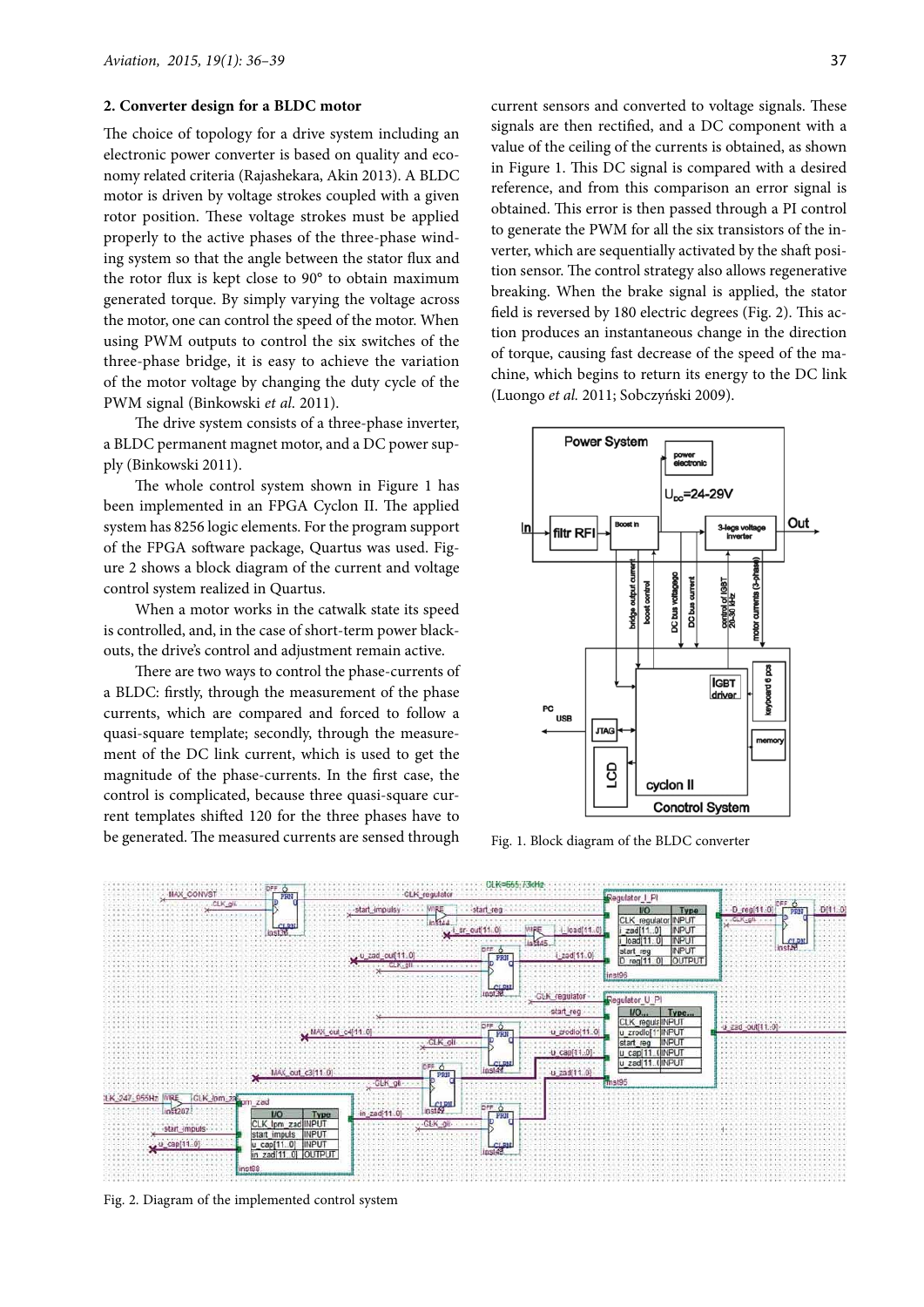#### **3. Results**

The proposed method of control is implemented using a BLDC motor of supply voltage of 24–30 V. The three phase inverter is constructed using IGBT switches (Fig. 3). The gating signal required for these switches is given through the rotor position sensor. The controller turns off and on the voltage supplied by the batteries as pulses, typically at 8 kHz. The inductance in the system acts like a damper; therefore, the motor actually gets a very smoothed-out current supply with a trivial 8-kHz ripple. The ripples are so small in proportion to the average voltage, and the inertia in the system is so high that the motor runs at a virtually constant speed.



Fig. 3. Photo of the converter and the BLDC motor



Fig. 4. Output voltage waveforms of the inverter



Fig. 5. Phase current waveforms of the BLDC motor

Controllers not only change the battery energy flow, they also protect the motor and batteries from any spikes, shorts, or other anomalies that might occur in the system.

Motor phase currents and voltage waveforms were registered. The output waveforms are given below. Figure 4 shows the output voltage waveforms of the inverter. Figure 5 shows the phase currents of the BLDC motor.

#### **4. Conclusions**

The electric airplane industry is clearly in its infancy, but developments are happening fast. Its future depends on the cost and energy density of batteries. Flight time is directly proportional to the energy stored, and the energy stored is proportional to the weight of the batteries. Most aircraft to date do not have custom controllers, so a converter and control system was proposed. In the paper, the development, test results and assessment of an advanced cost effective BLDC motor converter for aerospace applications are presented and discussed. The development and certification of any new equipment for aerospace industry requires quality, performance, safety and reliability. Results from this part of investigation can be used as a hardware and software design base. The presented preliminary elaboration will accelerate the BLDC drive design process.

### **References**

- Binkowski, T. 2011. Control of sensorless electrical drive, in *BAL, SENE,* 16–18 November 2011, Łódź, Poland (in Polish).
- Binkowski, T.; Buczek, K.; Sobczyński, D. 2011. Control of BLDC motor working as flying hybrid platform component, *Przegląd Elektrotechniczny* [Electrical Review] 87(8): 30–33. ISSN 0033-2097.
- Bo, T.; Ruiqing, M.; Weiguo, L., *et al.* 2010. Braking technique research on high power permanent magnet brushless motor of aviation, in *Advanced Computer Control (ICACC), 2010 2nd International Conference,* 27–29 March 2010, Shenyang 3: 467–471.

http://dx.doi.org/10.1109/ICACC.2010.5486815

- Gapiński, D.; Stefański, K. 2014. Control of designed target seeker, used in self-guided anti-aircraft missiles, by employing motors with a constant torque, *Aviation* 18(1): 13–19. http://dx.doi.org/10.3846/16487788.2014.865943
- Jurecka, R.; Bencalik, K. 2012. Airplanes with an electric motor*, Aviation* 16(3): 63–68.

http://dx.doi.org/10.3846/16487788.2012.732304

- Jurković, M.; Žarko, D. 2012. Optimized design of a brushless DC permanent magnet motor for propulsion of an ultra light aircraft*, Journal for Control, Measurement, Electronics, Computing and Communications* 53(3): 244–254.
- Kaddour, M. 2014. Alternative motors in aviation, *Aviation* 18(4): 174–177.

http://dx.doi.org/10.3846/16487788.2014.985472

Luongo, C. A.; Masson, J. P.; Nam, T., *et al.* 2011. Next generation more-electric aircraft: a potential application for HTS superconductors, *IEEE Super Transaction on Applied Superconductivity* 19(3): 1055–1068*.* http://dx.doi.org/10.1109/TASC.2009.2019021